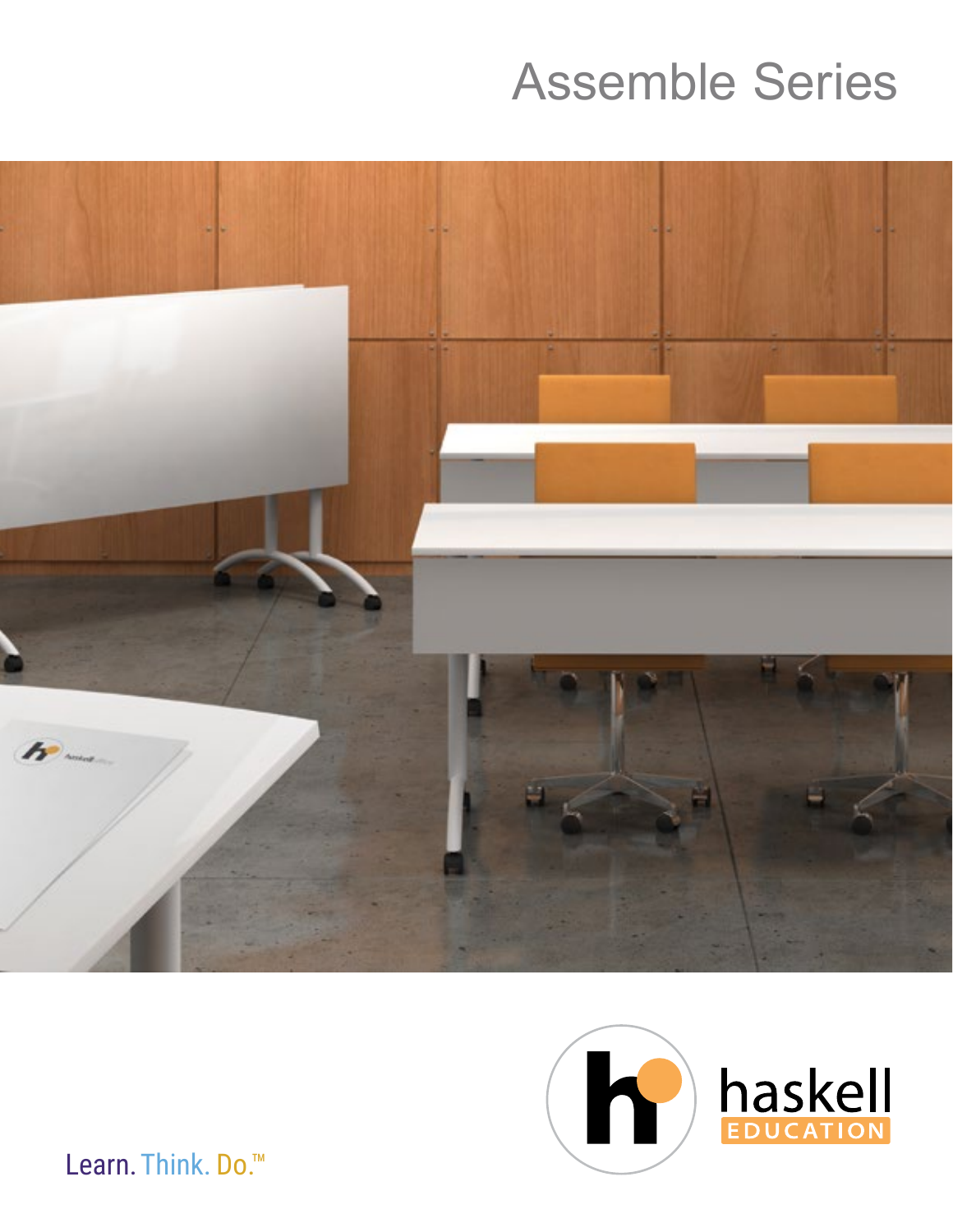## conferencing and multi-purpose

The Assemble series offers all the components that make bringing together people and interiors easy. With its comprehensive collection of conference and multipurpose tables, combined with a variety of leg options and edge profiles, Assemble meets the needs of any environment.









Bring everyone to the table with the Assemble series for Haskell Office, this collection includes something for any interior, whether it's a conference room, classroom, media center, or café. With a host of surface and support options, the Assemble series easily fits into corporate, educational, and hospitality environments. Combining the ability to foster collaborative interaction while incorporating sleek, high-design, our selection of tables are ideal for those seeking beauty and function in any communal settings. With Haskell's focus on uncompromising customer service and manufacturing expertise, getting everyone together has never been so simple and worry-free.